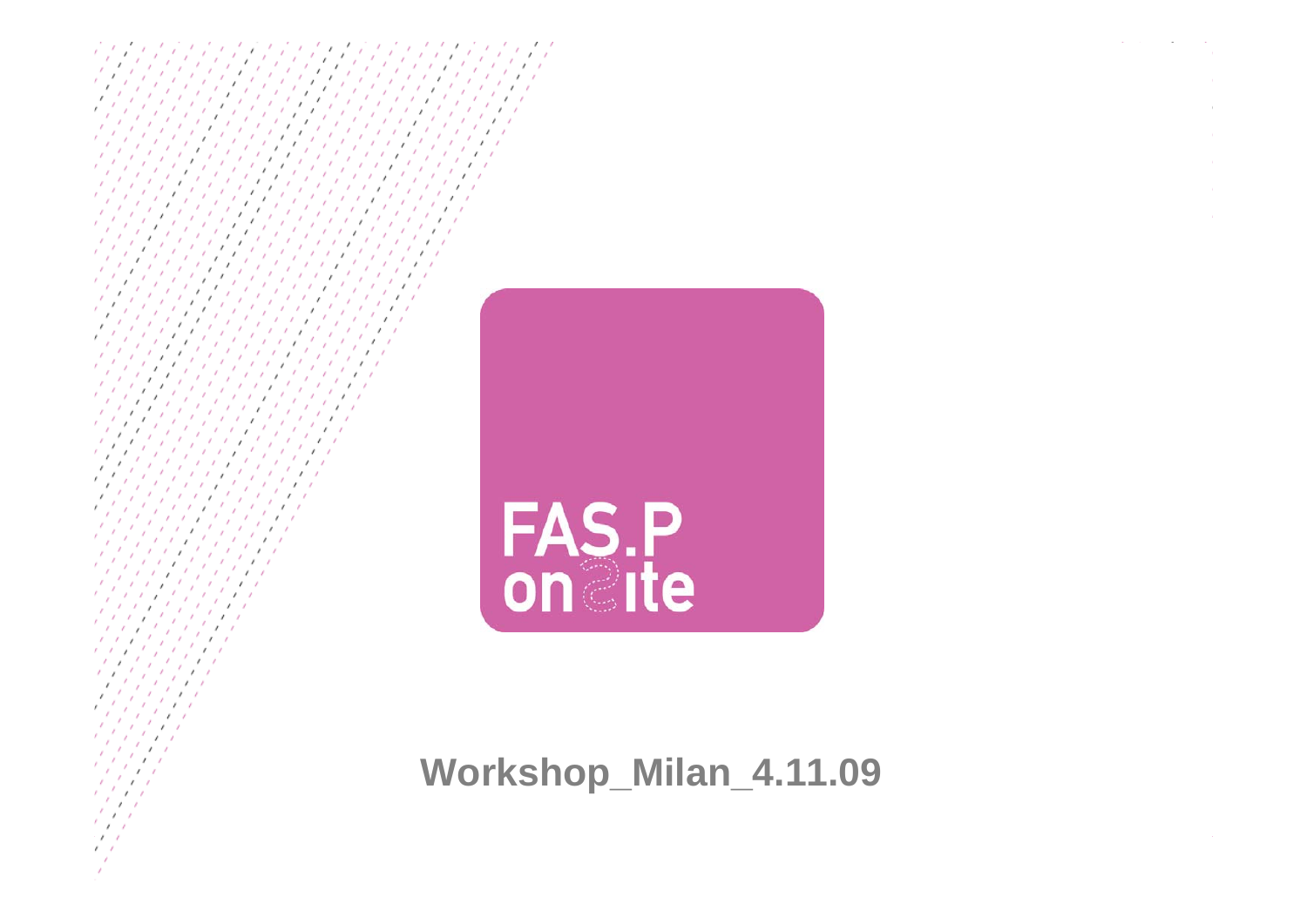visualization techniques

**Co-progettazione Visualizzazione dei prodotti Visualizzazione dell'indossato Social Network Library condivisa**

Co-design Viewing products Worn display Social Network Shared Library

FAS.P<br>on ite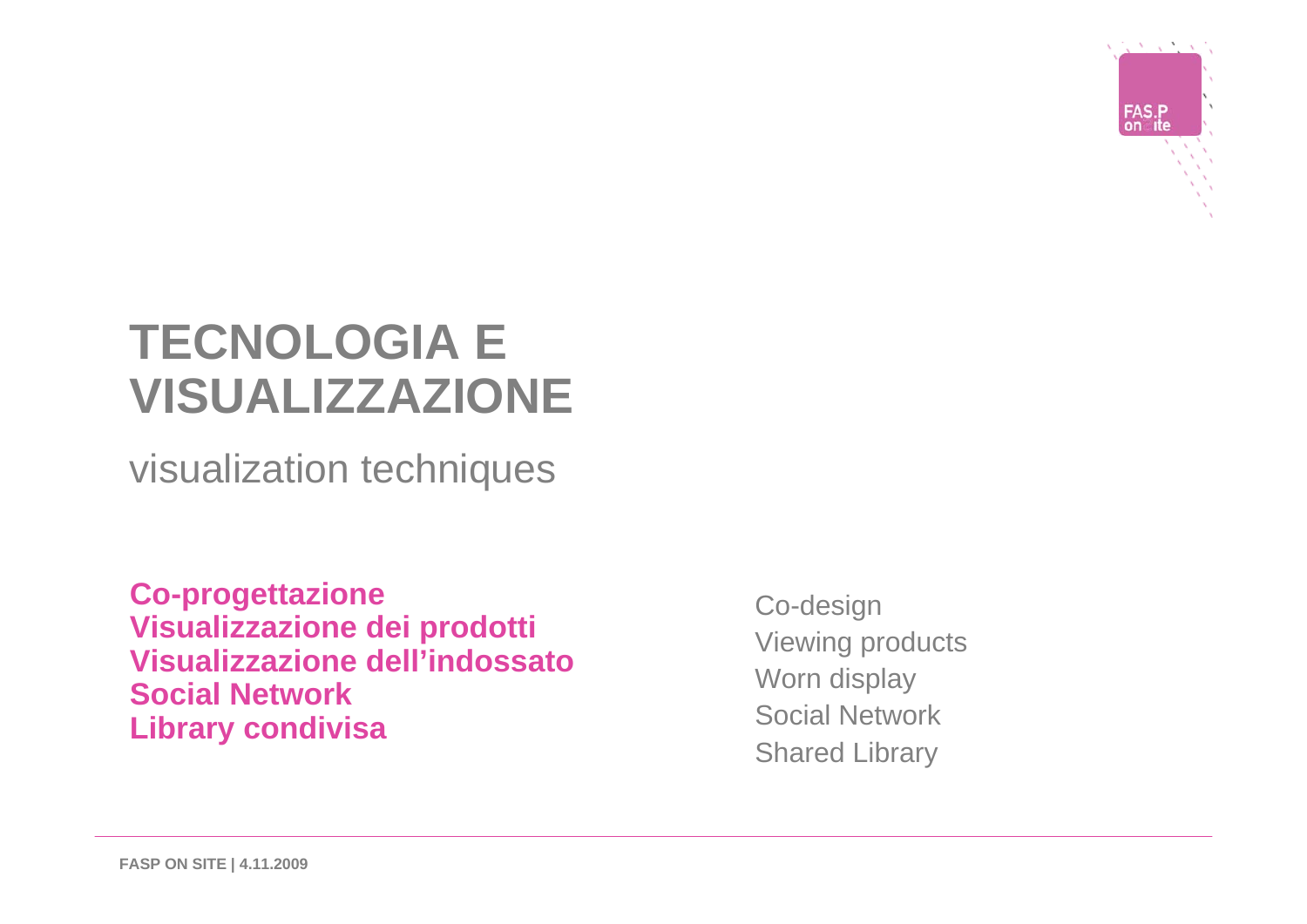**Software web basedRender real timeBody scanner Virtual mirror**

#### **How to be an innovator ?**

FAS.P<br>on ite



New tees for MONDAY, NOVEMBER 2



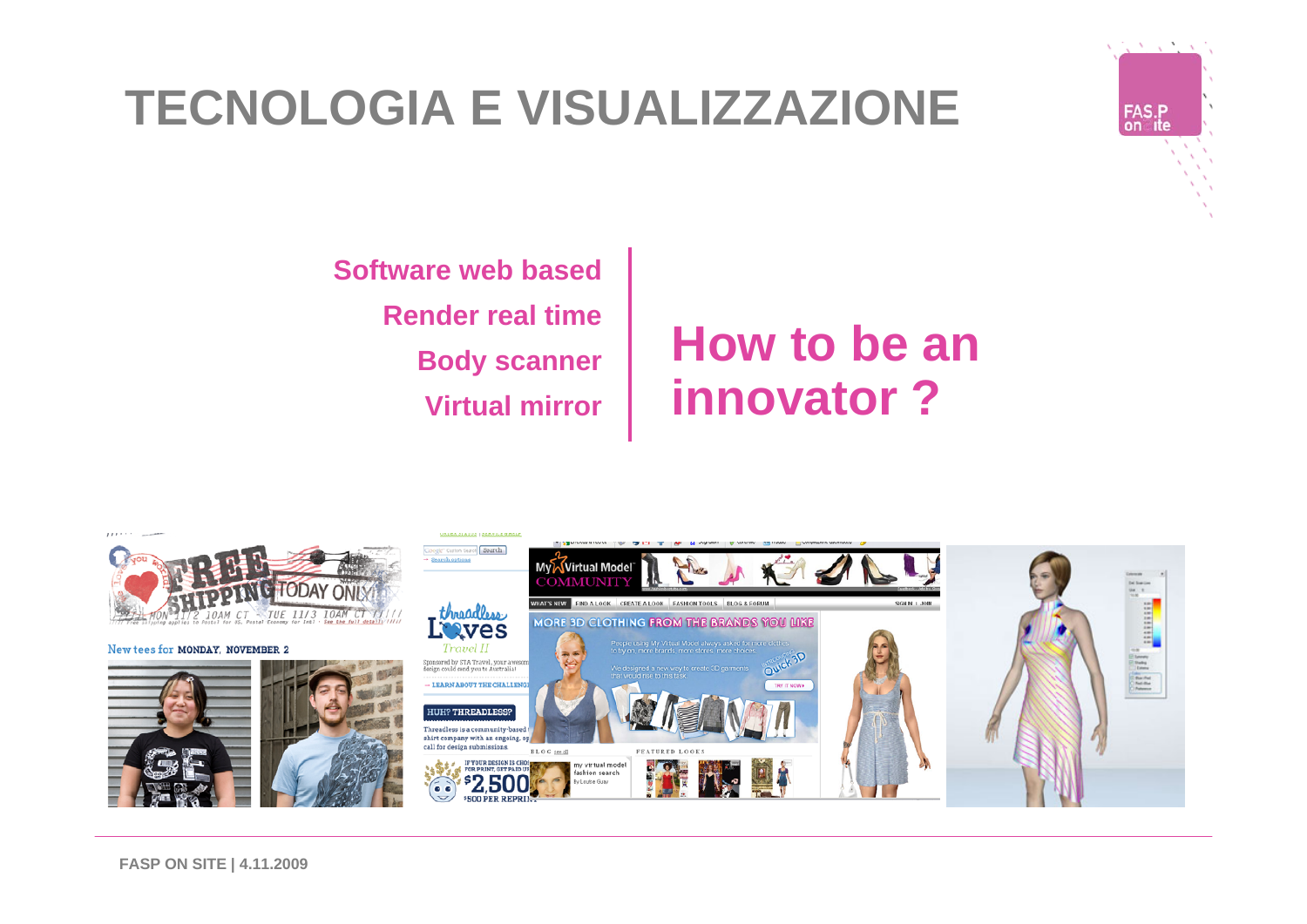

#### **B2C Configurator**

**Configuratori B2C** vengono utilizzati come strumenti di progettazione che consentono ai clienti di "co-creare" i propri prodotti grazie all'applicazione di Software per la progettazione di prodotti corrispondente alle esigenze individuali dei clienti*.*

A configurator is a software application for designing products exactly matching customers' individual needs. **B2C configurators** are often employed as design tools that allow customers to "co-design" their own products.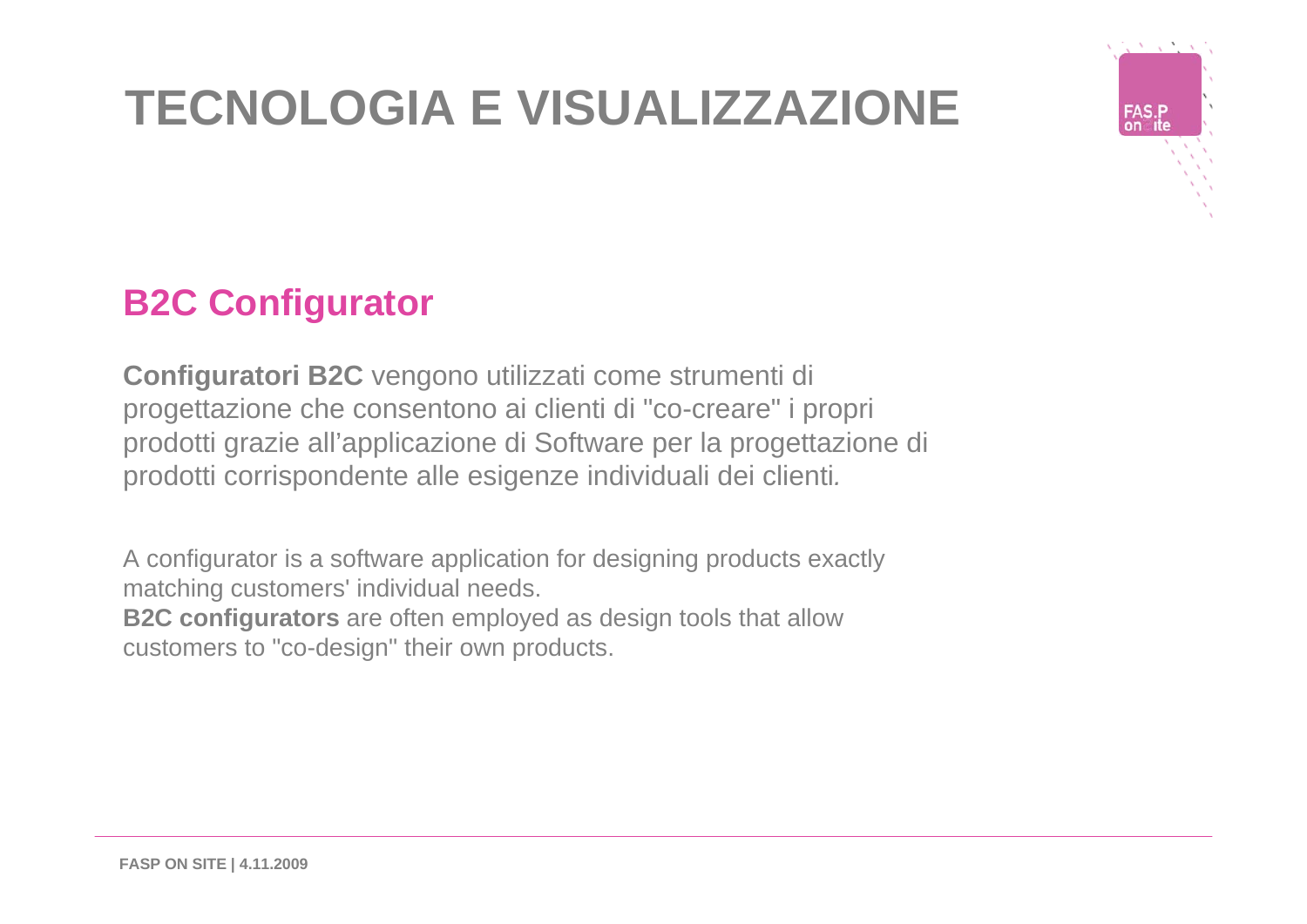

FAS.P<br>on ite

Interfacce grafiche semplici consentono agli acquirenti di selezionare e configurare il proprio prodotto, selezionando da un elenco di opzioni predefinite.

They invite product purchasers to configure their own unique product by selecting from lists of options that have been predesigned by the mass customizer.

**FASP ON SITE | 4.11.2009**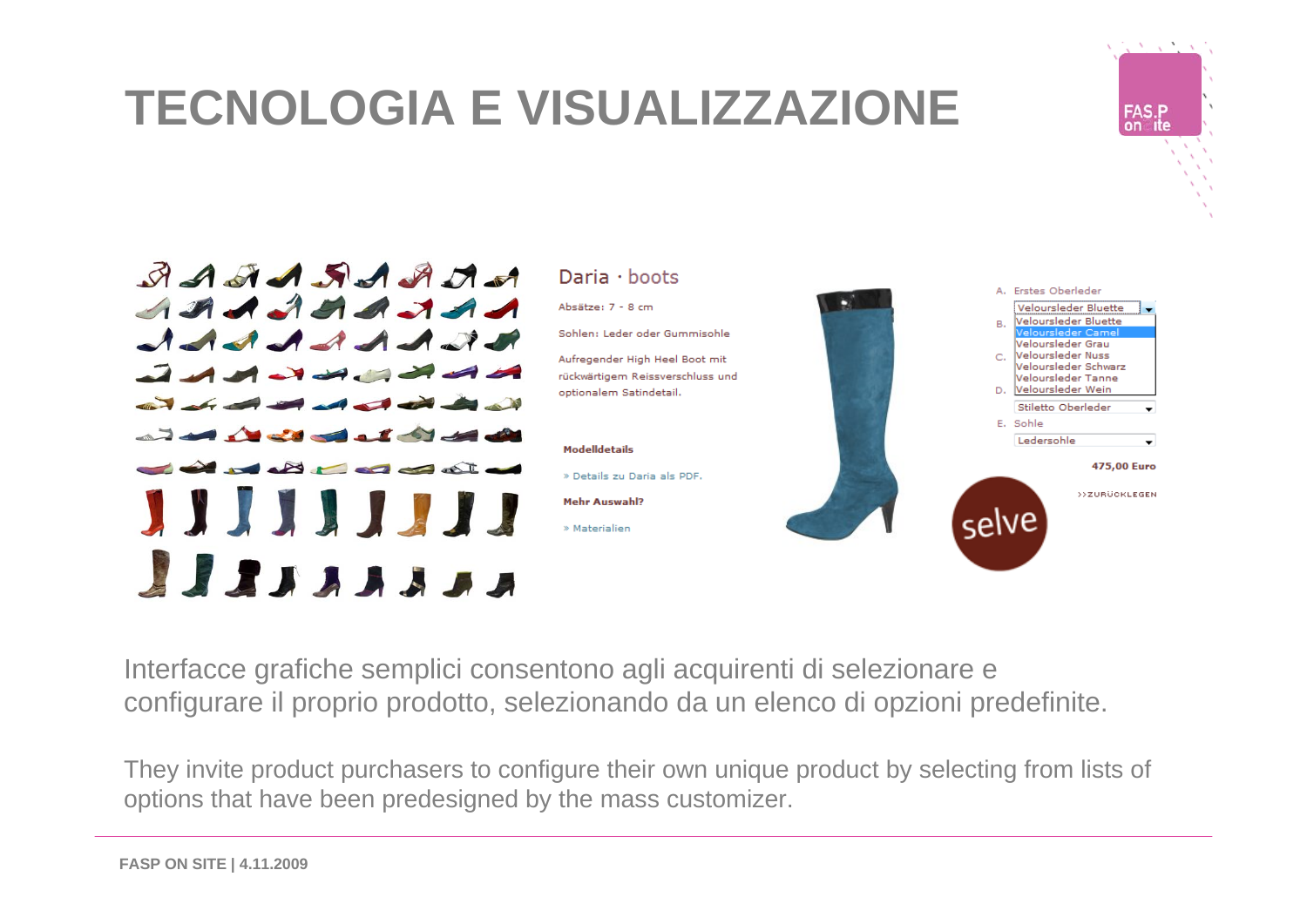visualization techniques

Co-design Viewing products Virtual fit Social Network Shared Library

FAS.P<br>on ite

## **How to use technology in a new way ?**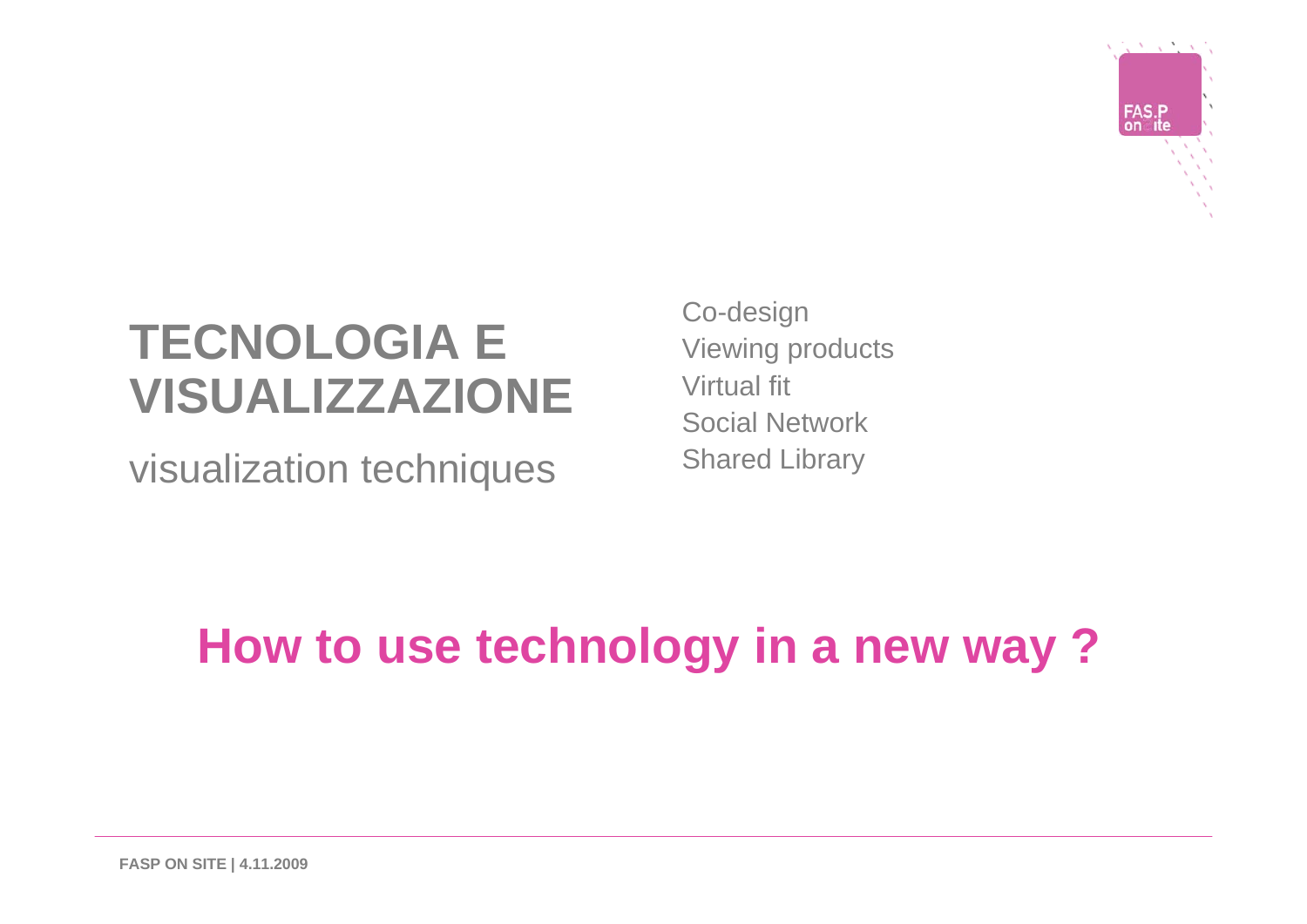# **Design Driven VS User centred design**

Innovation of meaning

Market push and technology pull

## **How to use technology in a new way ?**

**FASP ON SITE | 4.11.2009**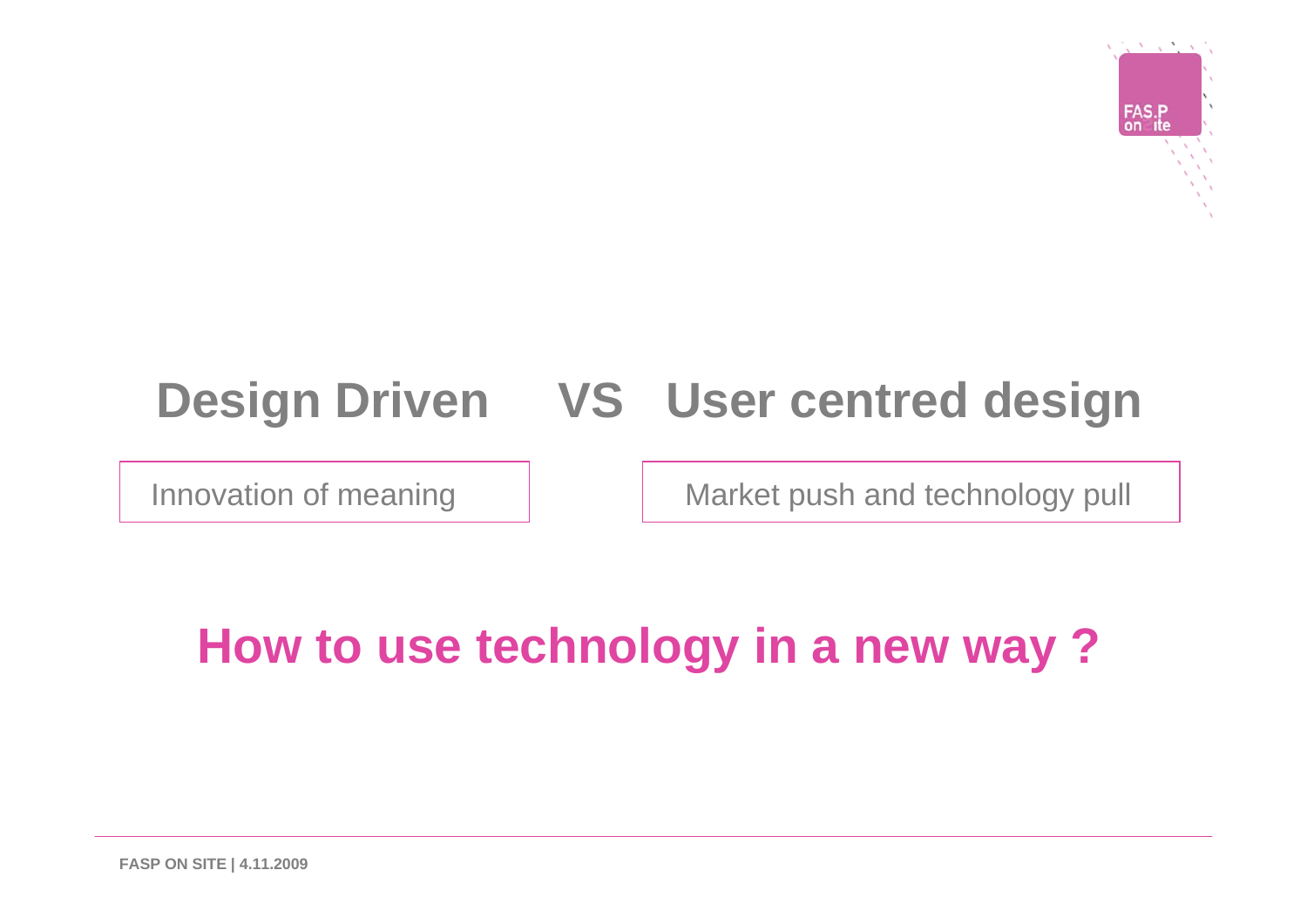#### **Fluid Interfaces**

Interfacce che sono più intuitive e intelligenti, e consentono una migliore integrazione con le informazioni e i servizi digitali.

Interfaces that are more intuitive and intelligent, and better integrated with digital information and services.



FAS.P<br>on ite